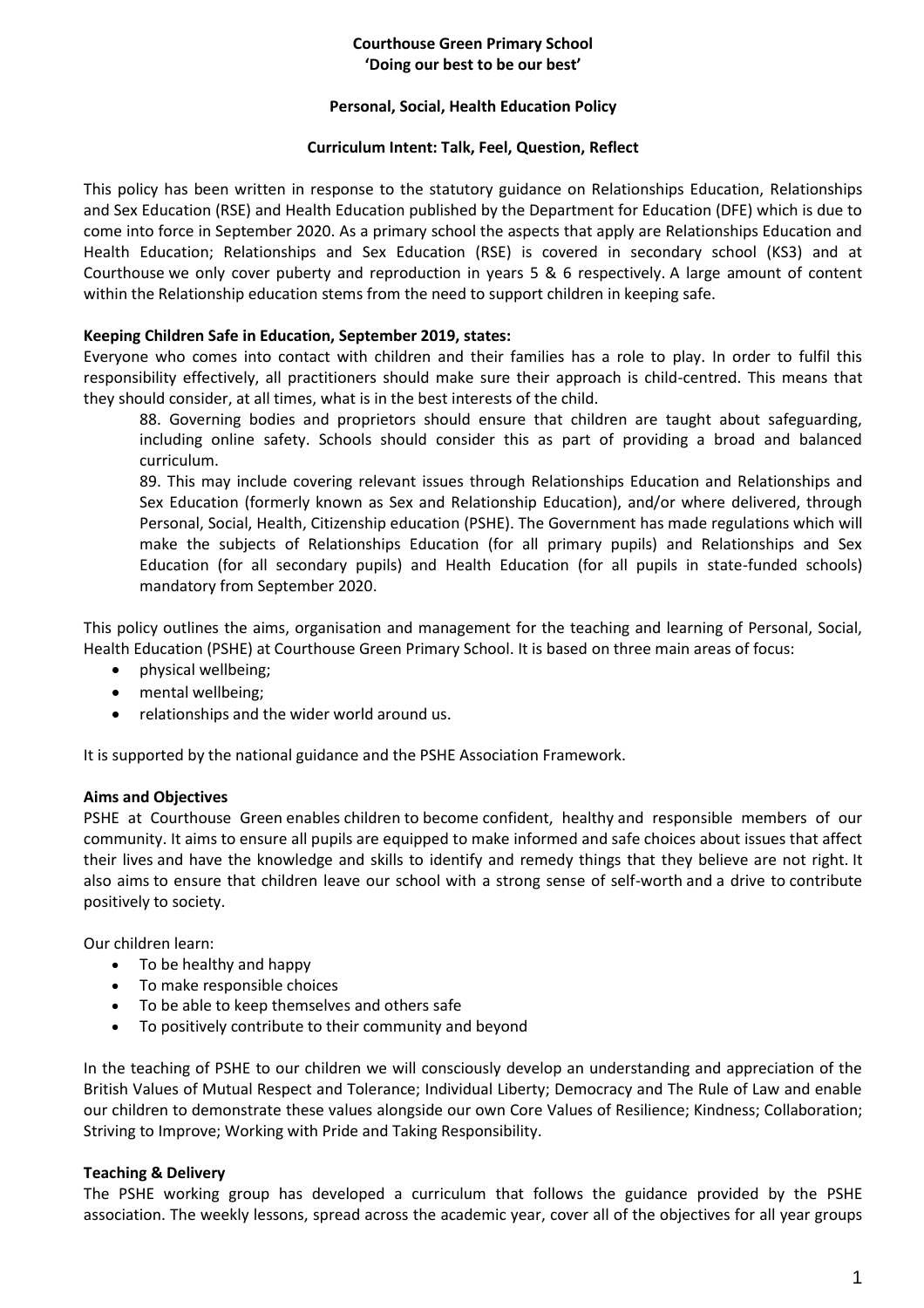and content varies only according to age appropriateness. Teachers are given an overview map of each terms lesson objectives and outcomes.

It is expected that children use the four tools of our intent (Talk, Feel, Question and Reflect) to produce the outcomes of their learning. This should be done under the guidance of teachers. The lessons themselves run in the four parts as suggested:

- Talk: Children will contribute to discussion around the theme of the lesson provoked through questions, pictures, newsclips etc.
- Feel: A practical activity that actively engages the children in the learning focus, providing a real hook for the learning.
- Question: A question to be asked to link the learning of the lesson to the British Value to discuss or debate how they will follow the values in their own lives.
- Reflect: Children will have the opportunity to reflect on how they will link the learning to their own lives and use it in the future.

Teachers may decide within in their own planning what activities and practical tasks will help our children to best learn in their class.

Teaching of PSHE is set across the school and follows the following format:

- Monday morning whole school assembly on the topic of the week.
- Monday pm PSHE lesson in class with class teacher and then a follow up with our CGNN production to further embed learning for the week on a Tuesday.
- CGNN is produced by children and staff and broadcast for parents to view on our school YouTube Channel so that they can also see what we are delivering to their children each week.

In addition to this, each weekly topic is accompanied by social media links and relevant news items. At the start of each term (and each theme) we have a whole school event that celebrates our upcoming learning. Parents and community members are invited in for this event, as are external agencies and businesses when it is appropriate.

### **The right to withdraw**

At Courthouse Green, parents do not have the right to withdraw their children from relationships education as this is a requirement set by the Department for Education for schools to follow. The sex education aspects of our curriculum is within the science curriculum and as such all children will receive teaching in this aspect.

# **The Equalities Act**

As a public body we are bound in law to ensure that our practices comply with the Equalities Act. Within this act is a section called: Public sector equality duty. The Equality Duty ensures that all public bodies play their part in making society fairer by tackling discrimination and providing equality of opportunity for all. The Equality Duty replaces the three previous public sector equality duties – for race, disability and gender.

The new Equality Duty covers the following protected characteristics:

- age
- **•** disability
- gender reassignment
- pregnancy and maternity
- Race includes (ethnic or national origins), colour or nationality religion or belief–this includes lack of belief
- $\bullet$  sex
- sexual orientation
- It also applies to marriage and civil partnership, but only in respect of the requirement to have due regard to the need to eliminate discrimination.

A person's sexual orientation is covered under the Equalities Act and at Courthouse Green this is treated like the other protected characteristics in that it will be represented across the curriculum in our resources (as appropriate) and any prejudices shown by pupils, parents or anyone associated with the school will be challenged. We will ensure that all people including those from protective characteristics are made to feel